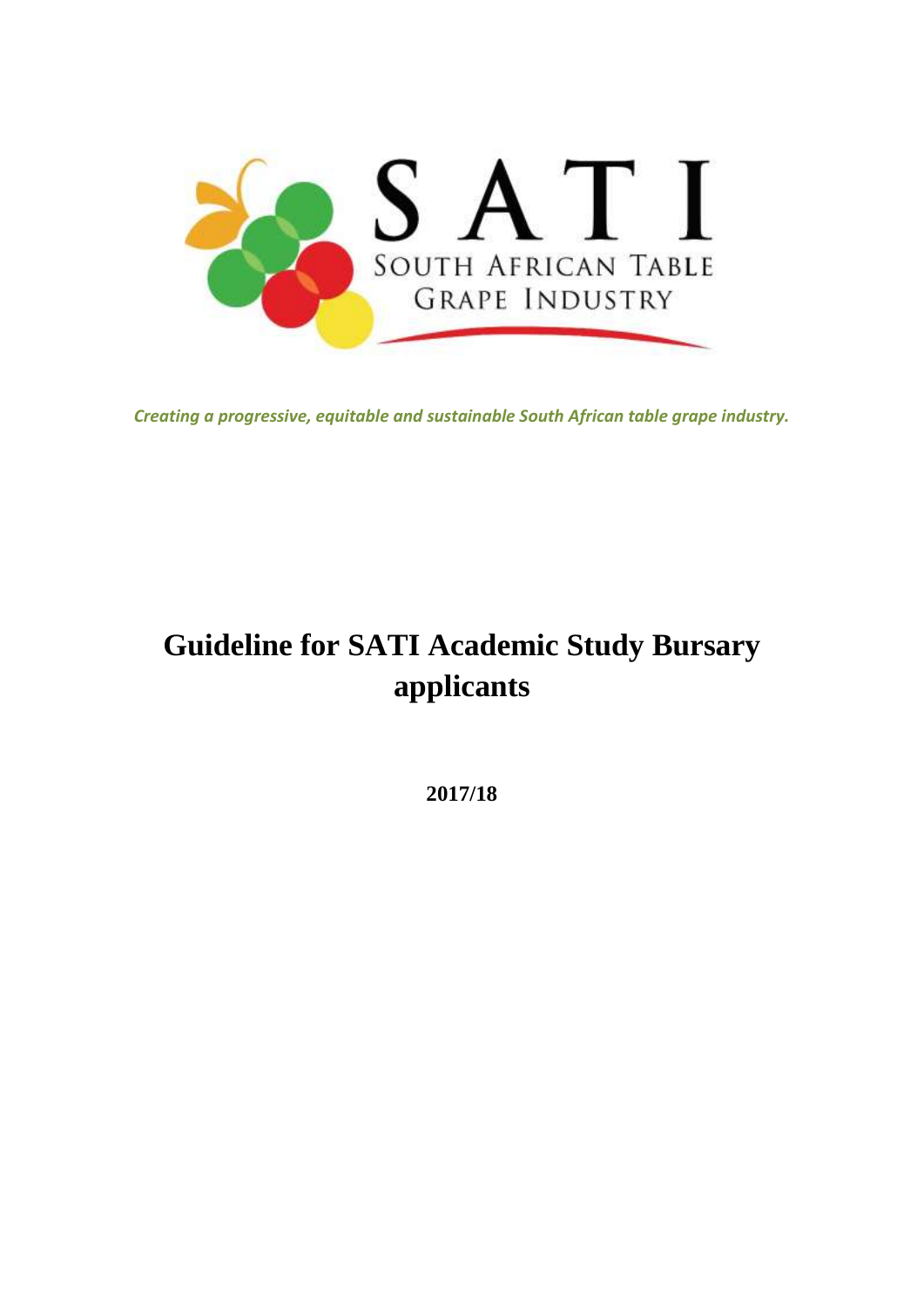#### **1. Types of applications to be considered**

- a) Tertiary education (TE) AND/OR Further education and training (FET) studies in programmes/ courses **relevant to the table grape industry and its value chain** will be considered, *including but not limited to*:
	- o Viticulture
	- o Horticultural Science
	- o Plant Pathology
	- o Entomology
	- o Soil Science
	- o Agricultural Economy
- b) Undergraduate studies or postgraduate studies.
- c) Part time or full time studies.
- d) Funding of study costs of students working on (SATI funded) research projects.
- e) The bursary opportunities are either full, partial or work-back bursaries.

## **2. Application Criteria**

- a) Only South African citizens are eligible for bursary funding.
- b) Individuals looking to pursue a career in the table grape industry and/or its value chain.
- c) For TE studies: Individuals with a minimum qualification of grade 12 or equivalent under the South African Qualification Authority.
- d) For FET studies: Individuals with a minimum qualification of grade 8 or equivalent under the South African Qualification Authority.
- e) Individuals who have achieved above average academic results.
- f) Applicants who have secured a partnership with a career mentor (see 7).
- g) Applicants with proof of acceptance or registration at an accredited TE or FET institution or who have been accepted within an industry related research project.
- h) The SATI bursary fund is open for application by any qualifying individual, but preference will be given to previously disadvantaged and impoverished individuals (meeting the above requirements), especially those already involved in the table grape industry and/ or form part of a table grape empowerment business/initiative.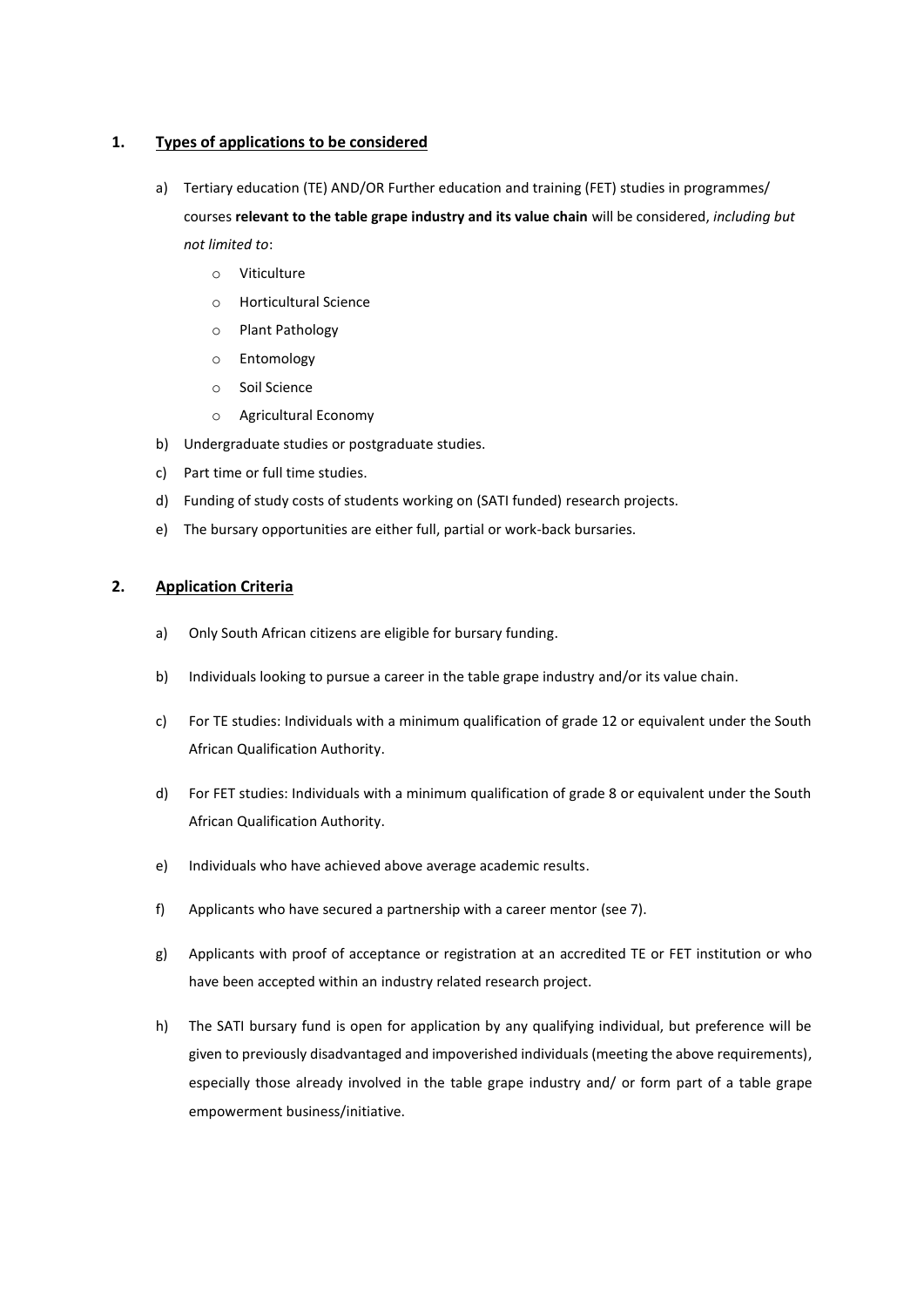#### **3. Career Mentorship**

- a) The career mentor must assist the student in working towards increased independence in learning, developing organisational skills and implementing strategies to deal with issues which would otherwise impact adversely on his/her studies.
- b) A mentor facilitates personal and professional growth in an individual by sharing the knowledge and insights she or he has of the industry.
- c) The career mentor should preferably be involved in and have experience of the industry and/ or its value chain.
- d) The career mentor must commit in writing to do the following:
	- Co-sign the career mentor agreement.
	- Ensure funds are being utilised by the student in terms of the signed agreement between the student and SATI.
	- Ensure the student reports to SATI on a quarterly basis and/or as per request by SATI.
	- Communicate with SATI if challenges are experienced by the student.
	- Support the student to address and find solutions for identified problems or challenges.

#### **4. Required documentation for applications:**

- a) Fully completed application form.
- b) Certified ID document.
- c) Certified Grade 12 results or highest grade passed.
- d) All post Grade 12 qualifications, if applicable.
- e) Signed declaration of commitment from the mentor.
- f) Proof of acceptance to or registration at a TE or FET institution, or acceptance to pursue a postgraduate qualification as part of research project team.

# **5. Unless otherwise stated, the bursary fund will allow for a portion of, if not all of, the following study-related costs:**

- a) Study fees
- b) Study material
- c) Accommodation
- d) Living expenses including meals or groceries (allowance of maximum R2400 per month)
- e) Other expenses (to be specified and motivated)